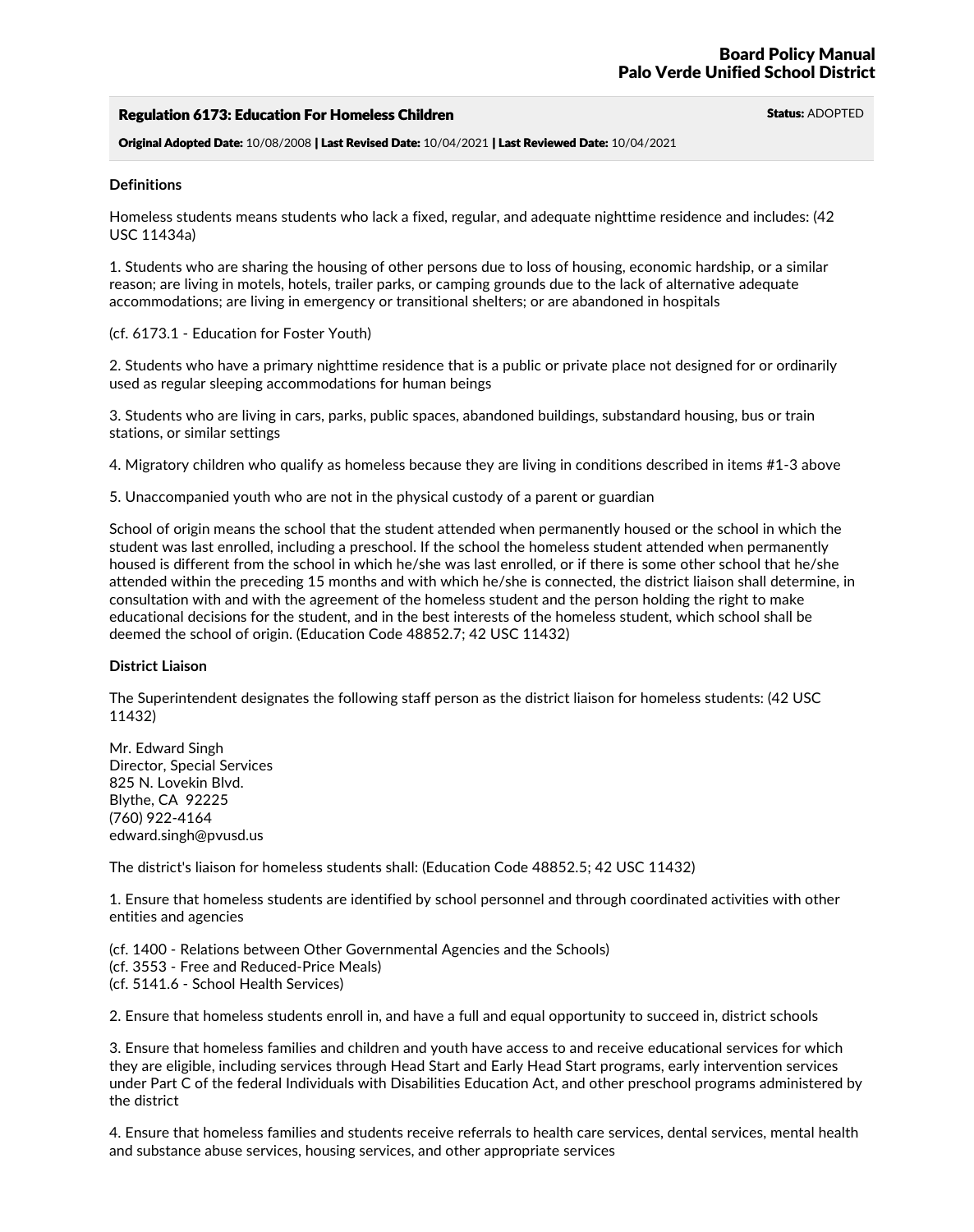(cf. 5141.6 - School Health Services)

5. Inform parents/guardians of the educational and related opportunities available to their children and ensure that they are provided with meaningful opportunities to participate in the education of their children

(cf. 5145.6 - Parental Notifications)

6. Disseminate notice of the educational rights of homeless students in locations frequented by parents/guardians of homeless children and youth and by unaccompanied youth, including schools, family shelters, public libraries, and hunger relief agencies (soup kitchens). The rights shall be presented in a manner and form understandable to the parents/guardians of homeless students and unaccompanied youth.

7. Mediate enrollment disputes in accordance with law and the section "Resolving Enrollment Disputes" below

8. Fully inform parents/guardians of homeless students and unaccompanied youth of all transportation services, including transportation to the school of origin, and assist them in accessing transportation to the school of choice

(cf. 3541 - Transportation Routes and Services)

9. Ensure that school personnel providing services to homeless students receive professional development and other support

(cf. 4131 - Staff Development) (cf. 4231 - Staff Development) (cf. 4331 - Staff Development)

10. Ensure that unaccompanied youth are enrolled in school, have opportunities to meet the same challenging state academic standards established for other students, and are informed of their status as independent students under 20 USC 1087vv and that they may receive assistance from the district liaison to receive verification of their independent student status for purposes of applying for federal student aid pursuant to 20 USC 1090

11. Coordinate and collaborate with state coordinators and community and school personnel responsible for the provision of education and related services to homeless students, including the provision of comprehensive data to the state coordinator as required by law

In addition, when notified pursuant to Education Code 48918.1, the district liaison shall assist, facilitate, or represent a homeless student who is undergoing a disciplinary proceeding that could result in his/her expulsion. When notified pursuant to Education Code 48915.5, the district liaison shall participate in an individualized education program team meeting to make a manifestation determination regarding the behavior of a student with a disability.

(cf. 5144.1 - Suspension and Expulsion/Due Process) (cf. 5144.2 - Suspension and Expulsion/Due Process (Students with Disabilities)) (cf. 6159 - Individualized Education Program)

The Superintendent or designee shall inform homeless children and youth, their parents/guardians, school personnel,<br>service providers, and advocates working with homeless families of the duties of the district's liaison. H also provide the name and contact information of the district's liaison to the California Department of Education (CDE) for publishing on the CDE's web site. (42 USC 11432)

# **Enrollment**

The district shall make placement decisions for homeless students based on the student's best interest. (42 USC 11432)

In determining the best interest of the student, the district shall consider student-centered factors related to the student's best interest, including factors related to the impact of mobility on achievement, education, health, and safety, giving priority to the request of the student's parent/guardian or, in the case of an unaccompanied youth, the youth. (42 USC 11432)

Such factors may include, but are not limited to, the age of the student, the distance of the commute and the impact it may have on the student's education, personal safety issues, the student's need for special instruction, the length of anticipated stay in the temporary shelter or other temporary location, likely area of future housing, school placement of siblings, and the time remaining in the school year.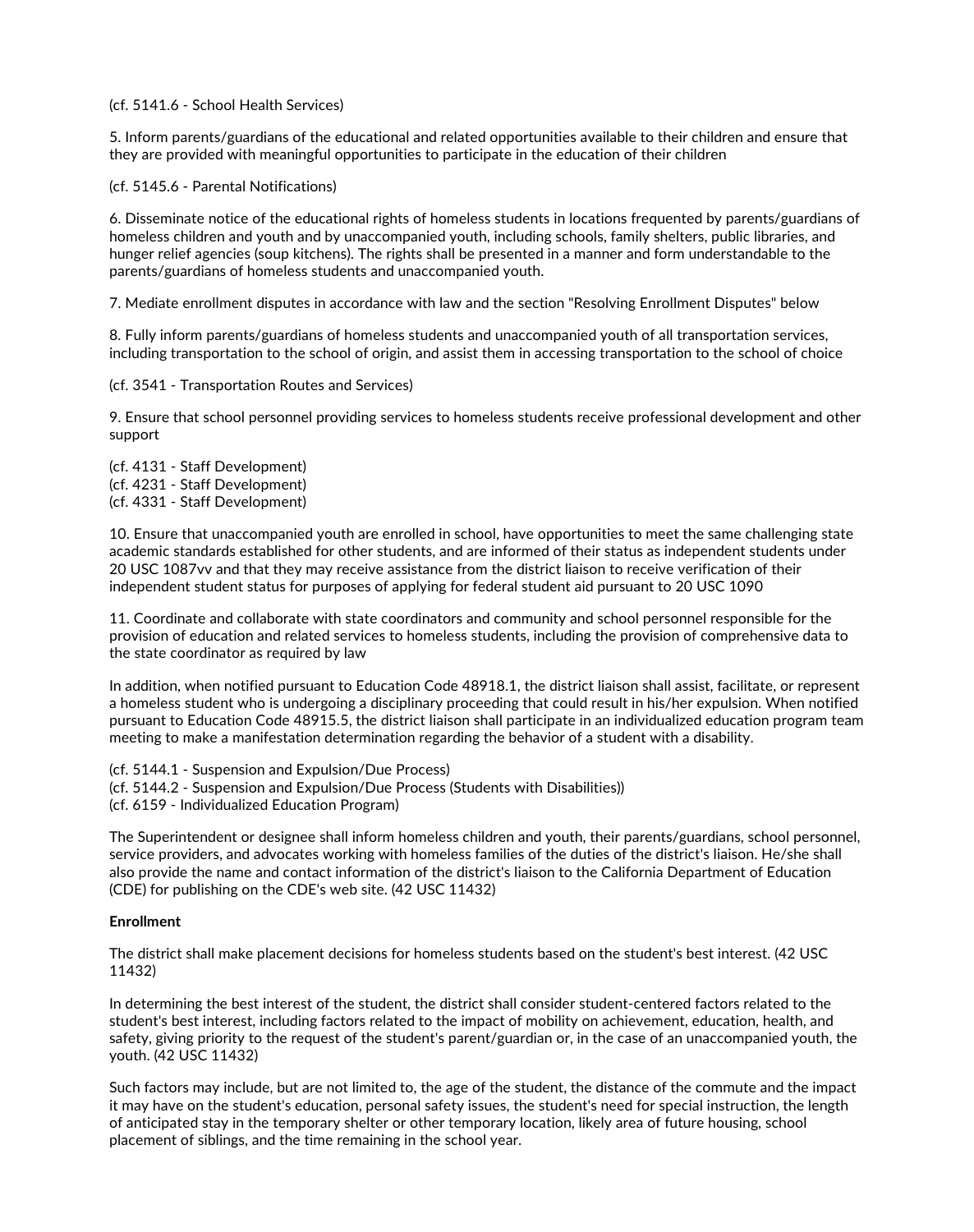However, placement decisions shall not be based on whether a homeless student lives with his/her homeless parent/guardian or has been temporarily placed elsewhere. (42 USC 11432)

In the case of an unaccompanied youth, the liaison shall assist in placement or enrollment decisions, give priority to the views of the student, and provide notice to the student of his/her appeal rights. (42 USC 11432)

In determining a student's best interest, a homeless student shall, to the extent feasible, be placed in his/her school of origin, unless the student's parent/guardian or the unaccompanied youth requests otherwise. (Education Code 48852.7; 42 USC 11432)

Once a placement decision has been made, the principal or designee shall immediately enroll the student in the school of choice. The student shall be enrolled even if he/she: (Education Code 48852.7; 42 USC 11432)

1. Has outstanding fees, fines, textbooks, or other items or monies due to the school last attended

(cf. 5125.2 - Withholding Grades, Diploma or Transcripts)

2. Does not have clothing normally required by the school, such as school uniforms

(cf. 5132 - Dress and Grooming)

3. Is unable to produce records normally required for enrollment, such as previous academic records, proof of residency, and records of immunization and other required health records

(cf. 5111 - Admission) (cf. 5111.1 - District Residency) (cf. 5125 - Student Records) (cf. 5141.26 - Tuberculosis Testing) (cf. 5141.31 - Immunizations) (cf. 5141.32 - Health Screening for School Entry)

4. Has missed application or enrollment deadlines during any period of homelessness

The principal or designee shall immediately contact the school last attended by the student to obtain the relevant records. If the student needs to obtain immunizations or does not possess immunization or other required health records, the principal or designee shall refer the parent/guardian to the district liaison for homeless students. The district liaison shall assist the parent/guardian, or the student if he/she is an unaccompanied youth, in obtaining the necessary immunizations, screenings, or records for the student. (42 USC 11432)

If the student is placed at a school other than his/her school of origin or the school requested by his/her parent/guardian or an unaccompanied youth, the Superintendent or designee shall provide the parent/guardian or the unaccompanied youth with a written explanation of the decision along with a statement regarding the right to appeal the placement decision. (42 USC 11432)

The student may continue attending his/her school of origin for the duration of the homelessness. (Education Code 48852.7; 42 USC 11432)

To ensure that the homeless student has the benefit of matriculating with his/her peers in accordance with the established feeder patterns, the following shall apply: (Education Code 48852.7; 42 USC 11432)

1. If the student is transitioning between grade levels, he/she shall be allowed to continue in the same attendance area.

2. If the student is transitioning to a middle school or high school, and the school designated for matriculation is in another school district, he/she shall be allowed to continue to the school designated for matriculation in that district.

If the student's status changes before the end of the school year so that he/she is no longer homeless, he/she shall be allowed to stay in the school of origin: (Education Code 48852.7)

1. Through the duration of the school year if he/she is in grades K-8

2. Through graduation if he/she is in high school

**Resolving Enrollment Disputes**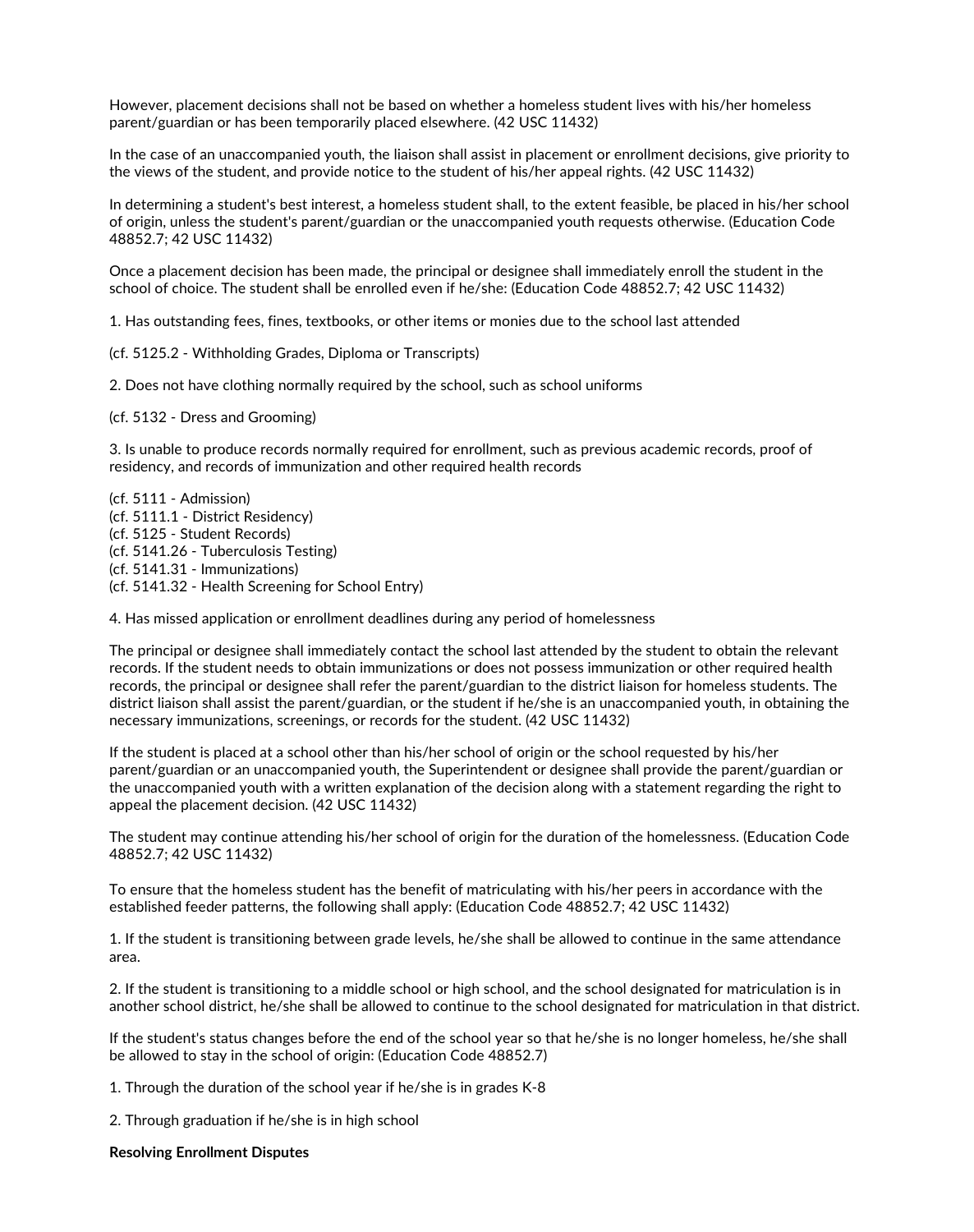If a dispute arises over student eligibility, school selection or enrollment in a particular school, the matter shall be referred to the district liaison, who shall carry out the dispute resolution process as expeditiously as possible. (42 USC 11432)

The parent/guardian or unaccompanied youth shall be provided with a written explanation of any decisions related to eligibility, school selection, or enrollment and of the right of the parent/guardian or unaccompanied youth to appeal such decisions. (42 USC 11432)

The written explanation shall include:

1. A description of the action proposed or refused by the district

2. An explanation of why the action is proposed or refused

3. A description of any other options the district considered and the reasons that any other options were rejected

4. A description of any other factors relevant to the district's decision and information related to the eligibility or best interest determination including the facts, witnesses, and evidence relied upon and their sources

5. Appropriate timelines to ensure any relevant deadlines are not missed

6. Contact information for the district liaison and state coordinator, and a brief description of their roles

The written explanation shall be complete, as brief as possible, simply stated, and provided in language that the parent/guardian or student can understand.

The district liaison may use an informal process as an alternative to formal dispute resolution procedures, provided that the parents/guardians or unaccompanied youth have access to the more formal process if informal resolution is not successful in resolving the matter.

In working with a student's parents/guardians or unaccompanied youth to resolve an enrollment dispute, the district liaison shall:

1. Inform them that they may provide written and/or oral documentation to support their position

2. Inform them that they may seek the assistance of social services, advocates, and/or service providers in having the dispute resolved

3. Provide them a simple form that they may use and turn in to the school to initiate the dispute resolution process

- 4. Provide them a copy of the dispute form they submit for their records
- 5. Provide them the outcome of the dispute for their records

If a parent/guardian or unaccompanied youth disagrees with the liaison's enrollment decision, he/she may appeal the decision to the Superintendent. The Superintendent shall make a determination within five working days.

If the parent/guardian chooses to appeal the district's placement decision, the district liaison shall forward all written documentation and related paperwork to the homeless liaison at the county office of education.

Pending final resolution of the dispute, including all available appeals, the student shall be immediately enrolled in the school in which enrollment is sought and shall be allowed to attend classes and participate fully in school activities. (42 USC 11432, 11434a)

# **Transportation**

The district shall provide transportation for a homeless student to and from his/her school of origin when the student is residing within the district and the parent/guardian, or the district liaison in the case of an unaccompanied youth,<br>requests that such transportation be provided. If the student moves outside of district boundaries, bu attend his/her school of origin within this district, the Superintendent or designee shall consult with the superintendent of the district in which the student is now residing to agree upon a method to apportion the responsibility and costs of the transportation. (42 USC 11432)

(cf. 3250 - Transportation Fees) (cf. 3541 - Transportation Routes and Services)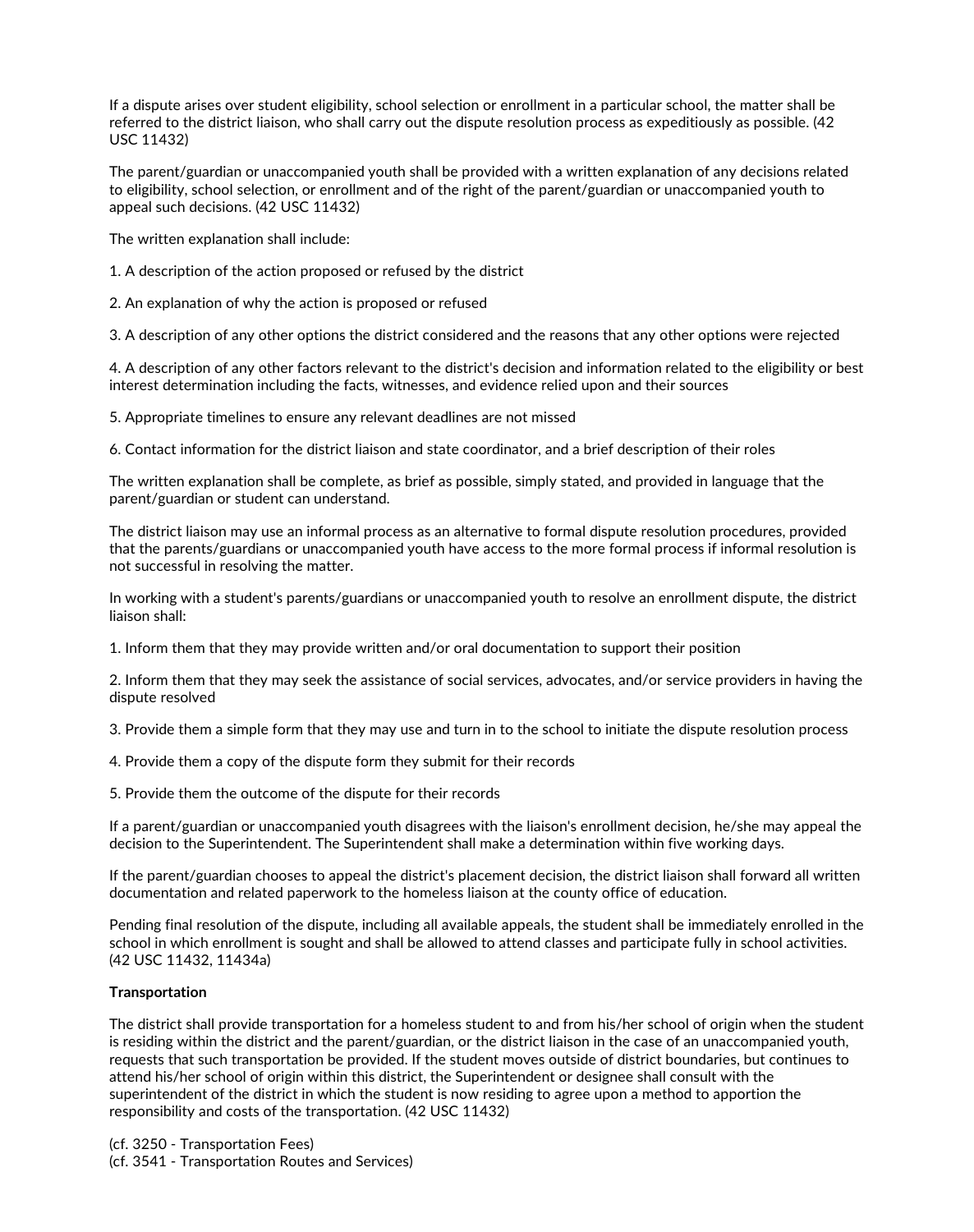The district shall not be obligated to provide transportation to students who continue attending their school of origin after they cease to be homeless, unless the formerly homeless student has an individualized education program that includes transportation as a necessary related service for the student. (Education Code 48852.7)

# **Transfer of Coursework and Credits**

If the homeless student did not complete the entire course, he/she shall be issued partial credit for the coursework completed and shall be required to take the portion of the course that he/she did not complete at his/her previous school. However, the district may require the student to retake the portion of the course completed if, in consultation with the holder of educational rights for the student, the district finds that the student is reasonably able to complete the requirements in time to graduate from high school. Whenever partial credit is issued to a homeless student in any particular course, he/she shall be enrolled in the same or equivalent course, if applicable, so that he/she may continue and complete the entire course. (Education Code 51225.2)

Partial credits shall be awarded on the basis of 0.5 credits for every seven class periods attended per subject. If the school is on a block schedule, each block schedule class period attended shall be equal to two regular class periods per subject. Partial credits and grades earned by a student shall be included on the student's official transcript within two business days of the district's notification of the student's transfer, as required under Education Code 49069.5.

In no event shall the district prevent a homeless student from taking or retaking a course to meet the eligibility requirements for admission to the California State University or the University of California. (Education Code 51225.2)

(cf. 6143 - Courses of Study)

### **Applicability of Graduation Requirements**

To obtain a high school diploma, a homeless student shall complete all courses required by Education Code 51225.3 and fulfill any additional graduation requirements prescribed by the Board of Trustees.

(cf. 6146.1 - High School Graduation Requirements) (cf. 6162.52 - High School Exit Examination)

However, when a homeless student who has completed his/her second year of high school transfers into the district from another school district or transfers between high schools within the district, he/she shall be exempted from all district-adopted coursework and other district-established graduation requirements, unless the district makes a finding that the student is reasonably able to complete the additional requirements in time to graduate from high school by the end of his/her fourth year of high school. Within 30 calendar days of the homeless student's transfer,<br>the Superintendent or designee shall notify the student, the person holding the right to make educational for him/her, and the district liaison for homeless students of the availability of the exemption and whether the student qualifies for it. If the Superintendent or designee fails to provide this notification, the student shall be eligible for the exemption once notified, even if the notification occurs after the student is no longer homeless. (Education Code 51225.1)

To determine whether a homeless student is in his/her third or fourth year of high school, the district shall use either the number of credits he/she has earned as of the date of the transfer or the length of his/her school enrollment, whichever qualifies him/her for the exemption. (Education Code 51225.1)

The Superintendent or designee shall notify any homeless student who is granted an exemption and the person holding the right to make educational decisions for him/her how any requirements that are waived will affect the student's ability to gain admission to a postsecondary educational institution and shall provide information about transfer opportunities available through the California Community Colleges. (Education Code 51225.1)

The district shall not require or request a homeless student to transfer schools in order to qualify for an exemption and no request for a transfer solely to qualify for an exemption shall be made by a homeless student, the person holding the right to make educational decisions for the student, or by the district liaison on behalf of the student. (Education Code 51225.1)

If the Superintendent or designee determines that a homeless student is reasonably able to complete district graduation requirements within his/her fifth year of high school, he/she shall: (Education Code 51225.1)

1. Inform the student and, if under 18 years of age, the person holding the right to make educational decisions for him/her, of the option available to the student to remain in school for a fifth year to complete the district's graduation requirements